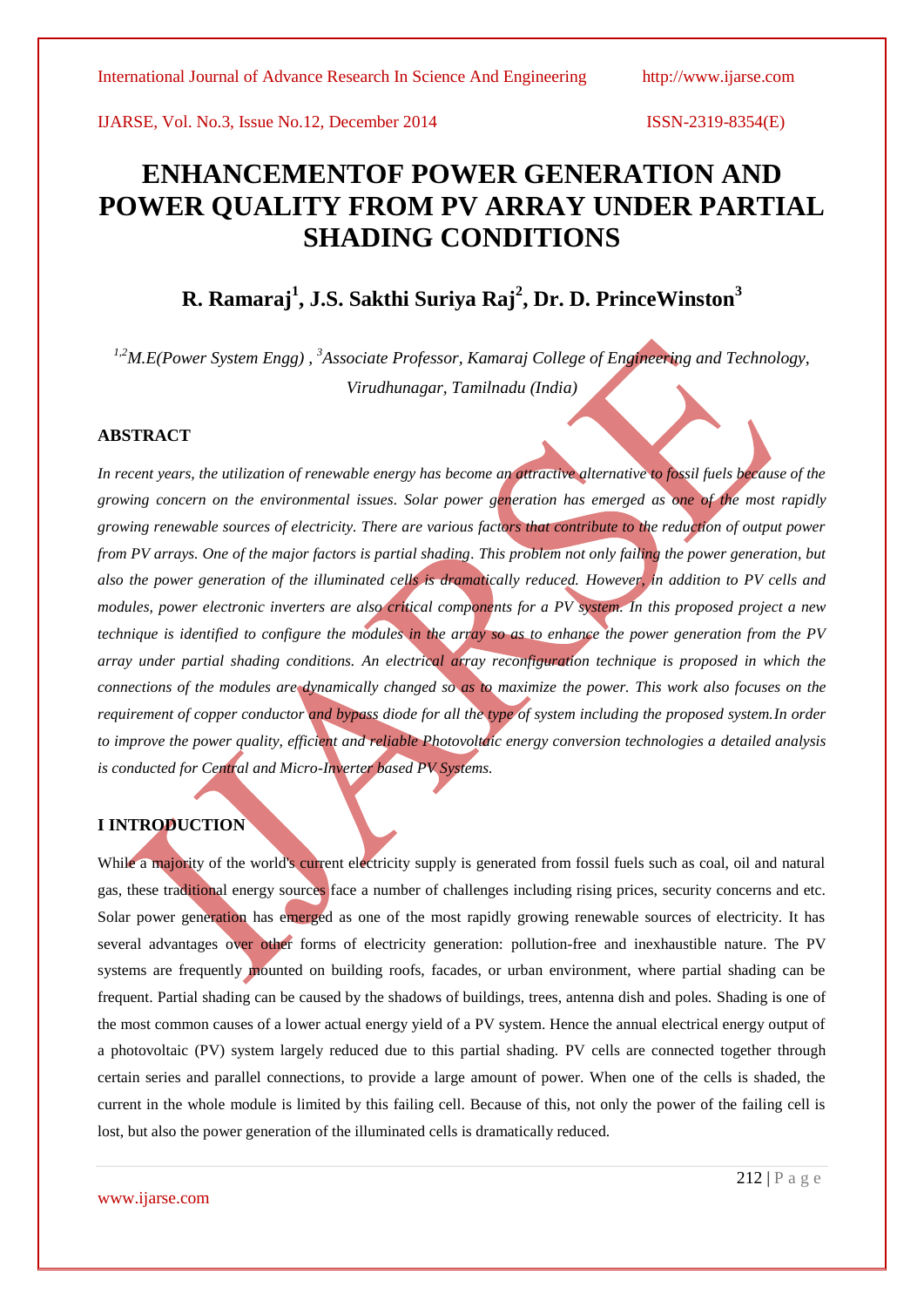#### IJARSE, Vol. No.3, Issue No.12, December 2014 ISSN-2319-8354(E)





#### **Figure.1 Explanation of Partial Shading**

Hot-spot heating occurs when a large number of series connected cells cause a large reverse bias across the shaded cell, leading to large dissipation of power in the poor cell. The enormous power dissipation occurring in a small area results in local overheating, or "hot-spots", which in turn leads to destructive effects, such as cell or glass cracking, melting of solder or degradation of the solar cell.

A bypass diode is connected in parallel, but with opposite polarity to a solar cell. Under normal operation, each solar cell will be forward biased and therefore the bypass diode will be reverse biased and will effectively be an open circuit. Under partial shading conditions a solar cell is reverse biased then the bypass diode get forward biased and provide an alternative way for the current produced by the highest irradiated cells in the string, thereby allowing the current from the good solar cells to flow in the external circuit. The maximum reverse bias across the poor cell is reduced to about a single diode drop, thus limiting the current and preventing hot-spot heating that seems a system with low failure rates and long lifetime.



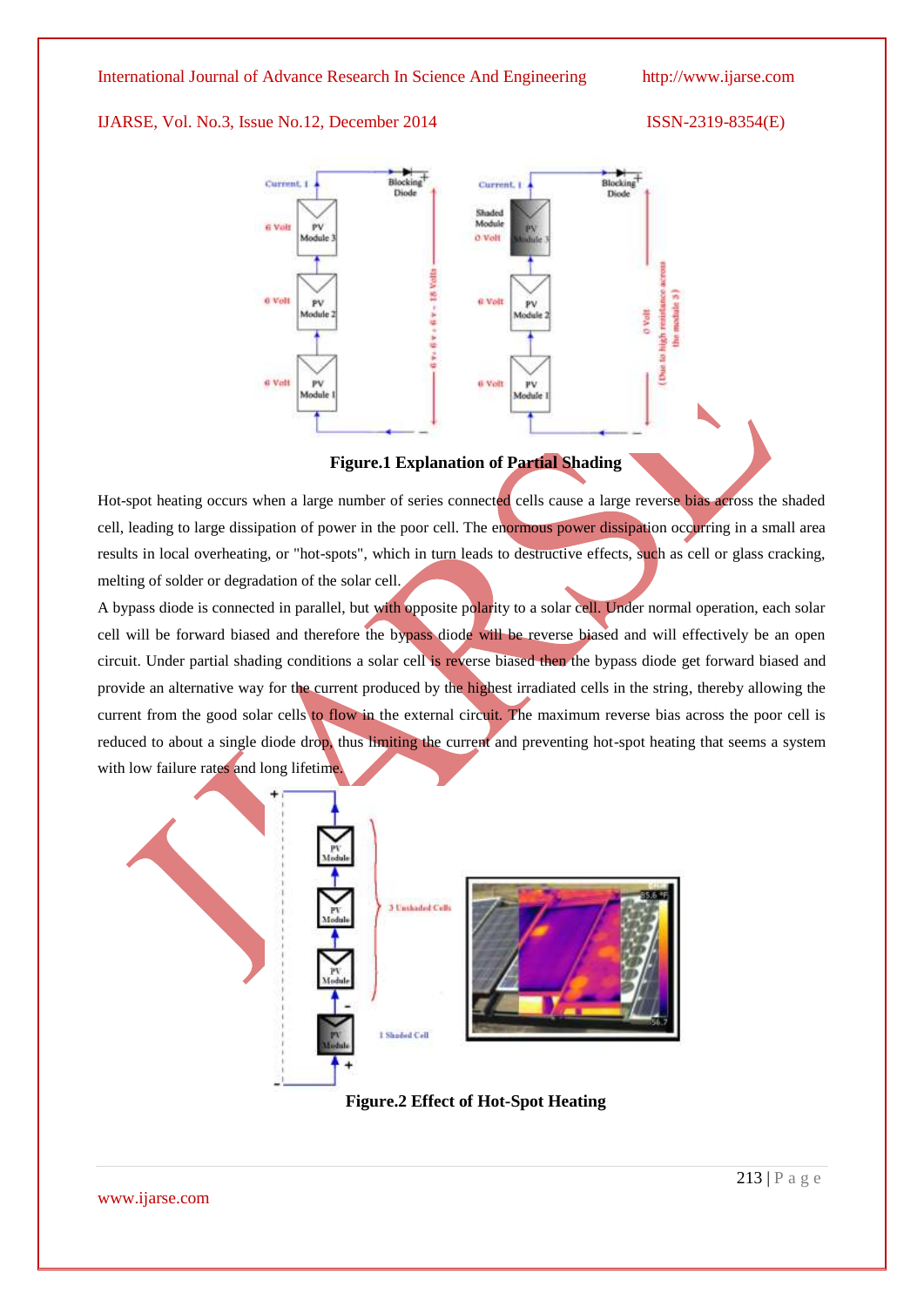The number of bypass diodes to be installed in a PV panel must be designed properly. A too high number would complicate the connection among the cells too much and would increase the costs. It has been found that one of the most sophisticated methods for maximizing available DC power is array reconfiguration where the connections of the modules are reconfigured without changing the physical location of panels. The different interconnection schemes such as Series–Parallel (SP), Total Cross Tied (TCT), Bridge Linked (BL), Honey Comb (HC) and recently Su Do Ku Puzzle pattern have been proposed.



# **Figure.3 Review of different array configurations (a) Simple Series (b) Series Parallel, (c) Total Cross Tied, (d) Bridge Linked, (e) Honey Comb (f) Structure of Honey Comb Configuration and (g) Su Do Ku Puzzle pattern**

In Bridge-Linked (BL) array all cells are interconnected in bridge rectifier fashion. BL configurations result in a 2.3% increase in MPP compared with the SP configuration. The modifications have been made in BL configuration to arrive at a new configuration called HC configuration. The advantages of TCT and BL configurations have been combined together in HC configuration. Total-Cross-Tied (TCT) array which is obtained from the simple Series-Parallel (SP) array (which has zero interconnection redundancy) by connecting ties across each row of junctions; it may be characterized as the scheme with the highest possible redundancy. The introduction of Total Cross Ties (TCT) almost doubles the life time of the system. Changing the interconnection schemes of the modules from SP to TCT increases the power by more than 3.8 % and the TCT configuration is considered as the best solution to mitigate the mismatch losses under partially shaded conditions. To enhance the PV power generation under partial shaded conditions, the modules are arranged based on the Su Do Ku puzzle pattern so as to distribute the effect of shading over the entire array without altering their electrical connection within the array.

Solar inverters, sometimes called PV inverters, are types of electrical inverters which are developed to change a DC (direct current) voltage from photovoltaic arrays into AC (alternating current) currents which in turn are used to power home appliances and some utility grids. These solar inverters are very popular nowadays as electricity costs continue to rise. Also, this helps conserve energy for future use.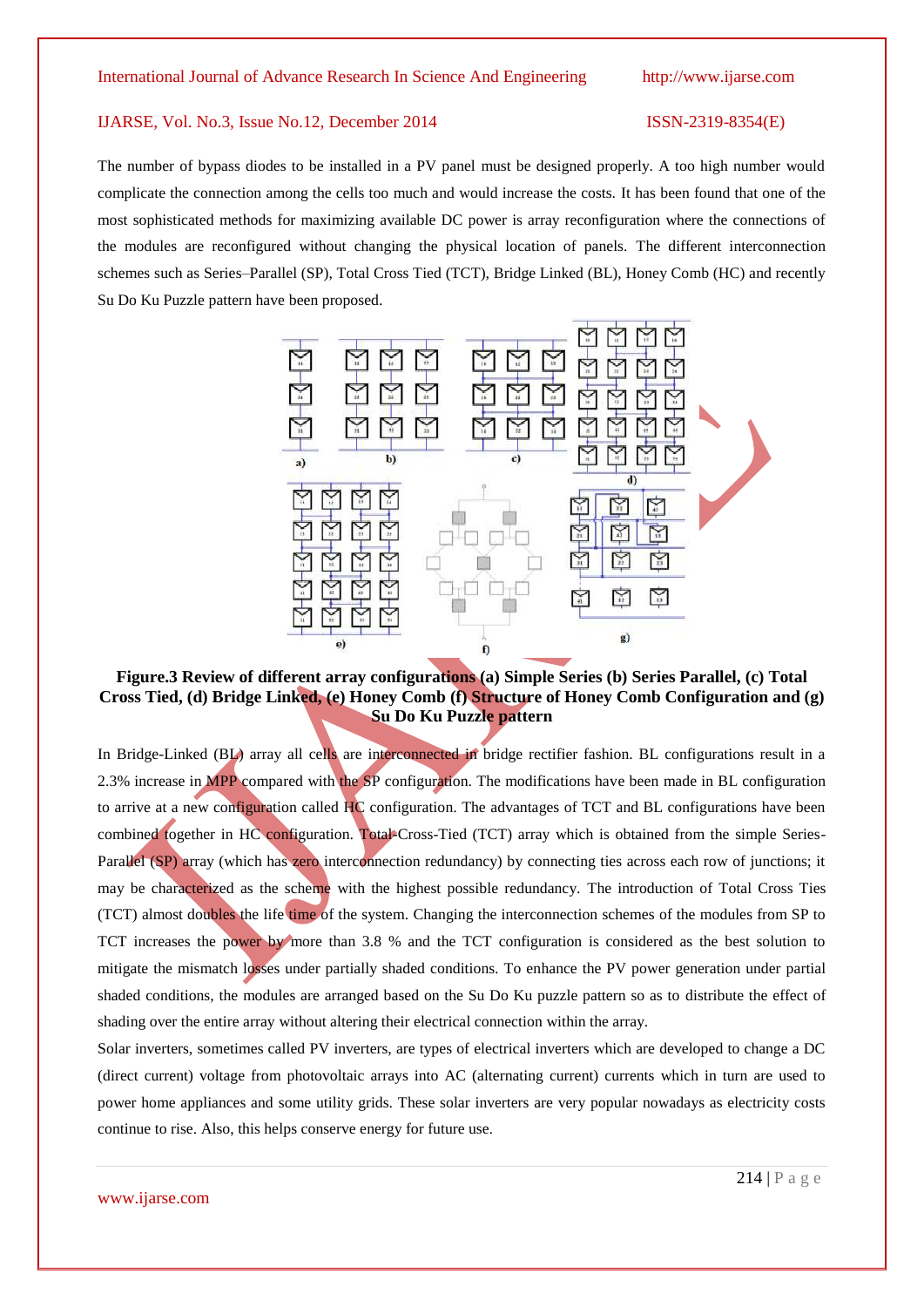#### **II CLASSIFICATION OF SOLAR INVERTER**

Solar PV Inverters may be classified into three broader types**:**

#### **2.1 The Stand Alone Solar Inverter**

These standalone solar inverters are called such because they do not need to be hooked up into a solar panel. Instead, it draws its direct current (DC) power from batteries which are charged by photovoltaic (PV) arrays. There are a lot of standalone inverters which integrate vital battery chargers to refill the battery coming from an alternating current (AC) source whenever possible. Because these inverters are isolated from utility grids, they do not require antiislanding protection. Some of the most commonly used power converter types are briefly described according to their topology, function, efficiency, and the major global manufacturers.

#### **2.2 Power Optimizer**

Commonly known as a DC-DC power optimizer in solar PV markets, a power optimizer is a module-level power converter. It takes DC input from the solar module and gives either higher or lower DC output voltage. Such a converter is equipped with an MPPT technology to optimize the power conversion from the solar panel to the DC load or a battery or central inverter. It is also considered one of the most efficient power converters, delivering up to 99.5% efficiency. However, it needs DC cabling from the array. Some of the major players in this power converter market are *SolarEdge* and *Tigo*Energy.

#### **2.3 Micro-Inverter**

Micro-inverter is also a module-level power converter. It takes DC input from the solar module and converts it into AC electricity, which is then ready to be connected to the load or single-phase main grid or to a central inverter. It is also equipped with MPPT technology to detect the maximum power point of each module. Even though it doesn't requires any DC cabling, it is more expensive than the power optimizer due to its advanced design. The efficiency of such a power converter is about 96%. The important players in this power converter market are *Enecsys* and *Enphase.*

#### **2.4 Central Inverter**

In large PV power plants (10 kW and higher), central inverters are used instead of string inverters. However, the central inverters' functionality remains the same (i.e, to produce a 3-phase high voltage output for grid integration), which is why this power converter is considered essential for connecting with the main grid. In many large PV power plants, central inverters are inevitable. But there are many losses within the PV system due to their large and complex configuration. However, to mitigate such losses, some of the manufacturers, like Siemens, have developed a master-slave arrangement, such that at low irradiance the system efficiency will increase.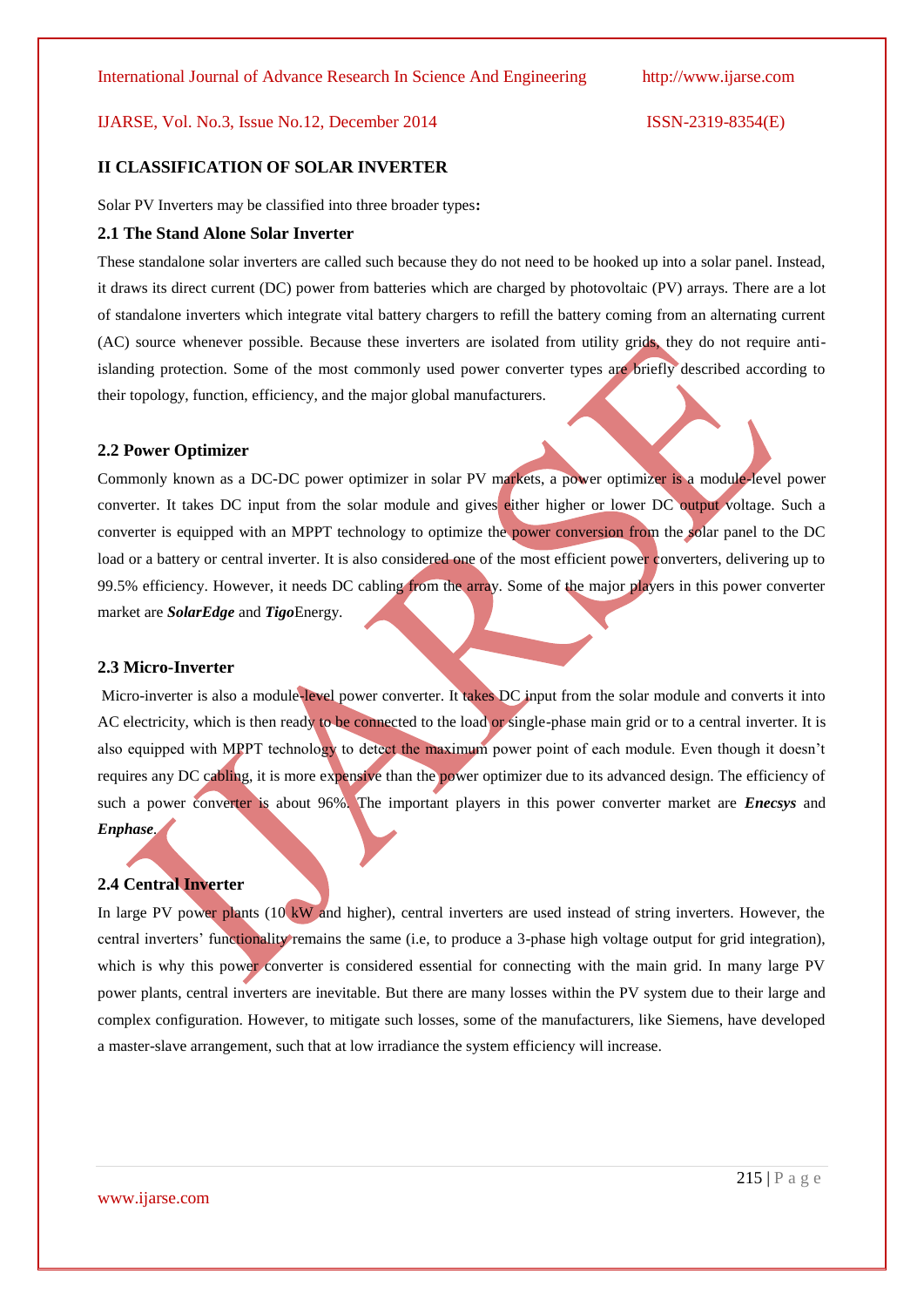#### **2.5 Research Gap Identify**

In Total Cross Tied scheme, when any one of the entire rows is partially shaded, the power generated in the reaming cell will not be available in the output. It requires more number of bypass diode (across the each cell) to eliminate this effect.



**Figure.4 Drawback of partial shadingand Su Do Ku puzzle pattern**

Su Do Ku puzzle pattern distribute the effect of partial shading. A bypass diode string improves the voltage profile and reliability. Considering the number of interconnections, the SP configuration has the minimum wiring, while the TCT configuration requires the maximum number of wires. The higher number of interconnections slightly increases the loss of the PV system due to the additional cable loss. However, the simpler pattern of TCT configuration for large PV arrays causes easier wiring process. Recently proposed Su Do Ku Puzzle made wiring complicated and requires more conductors. To enhance the power generation from the PV array under partial shading conditions, the bypass diode (Normal PN diode is replaced by Shockley diode which has more features than PN diode) will be implemented to extract the power from a single cell or module that seems a system with low failure rates and long lifetime. The modules will also be arranged to reduce of the effect of shading over the entire array without altering their electrical connection within the array.

### **III V-I CHARACTERISTICS**

The V-I characteristics of schottky barrier diode is shown below. The V-I characteristics of Schottky barrier diode is steeper compared to V-I characteristics of normal PN junction diode due to high concentration of current carriers. Their blocking voltages, however, are limited due to the reverse currents which rise steeply when the temperature rises and their unipolar on-state character. Silicon based Schottky diodes are currently available with a blocking voltage of up to around 200 V. Those made of gallium arsenide (GaAs) are suitable for up to 300 V, while Schottky diodes made of silicon carbide (SiC) are available for up to 1200 V. The suitability of SiC for high blocking Schottky diodes is due to the material's breakdown field intensity, which is nine times higher than silicon. The forward voltage drop increases with the increasing doping concentration of n type semiconductor.

#### **IV DESIGN OF WIRING CIRCUIT**

The cables used for wiring the PV system need to be selected to ensure that they can withstand the extremes of the environmental, voltage and current conditions, under which they may be expected to operate. PV array formed from a number of strings, fault conditions can give rise to fault currents flowing though parts of the DC system. Two key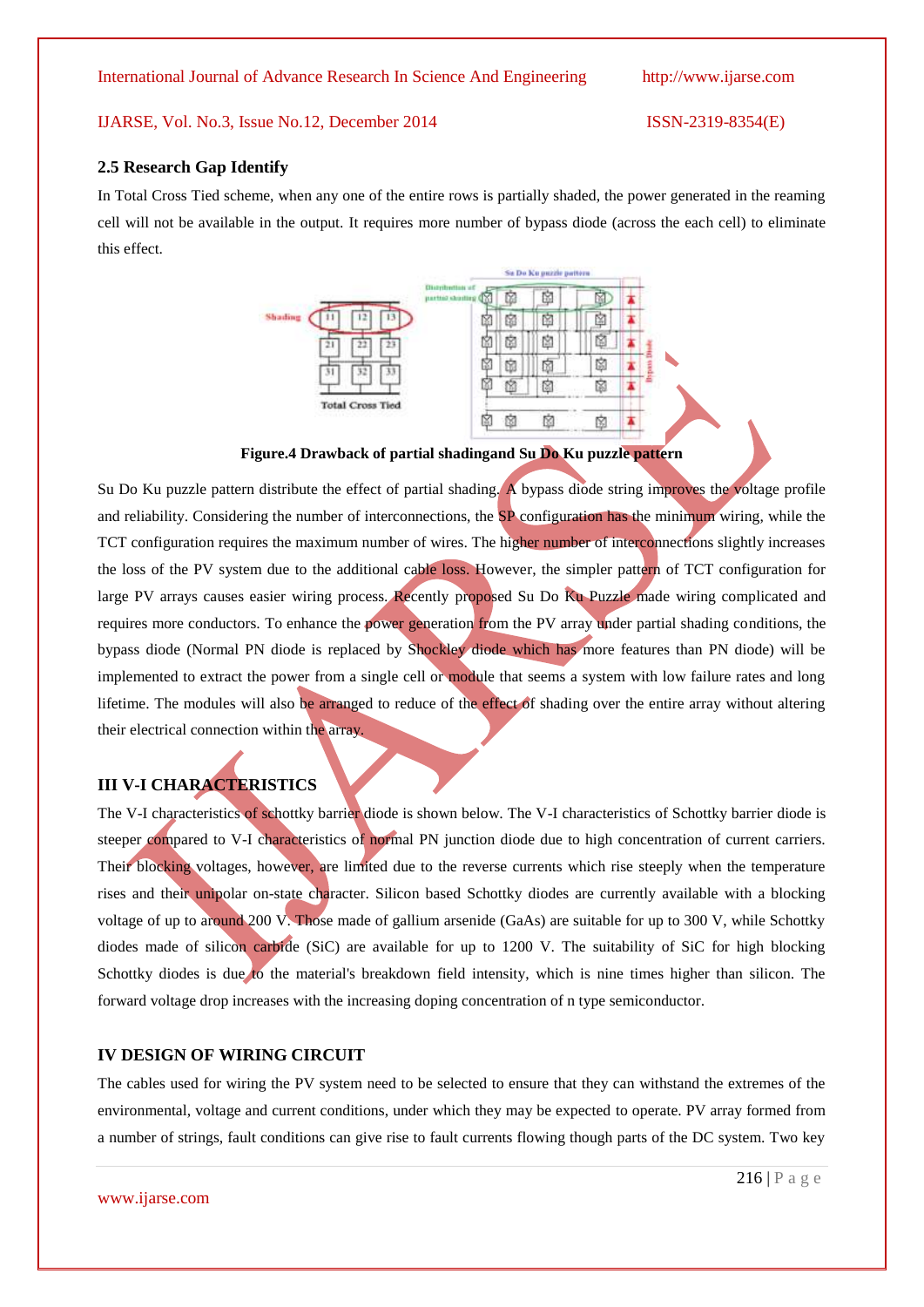problems need to be addressed are overloaded string cables and excessive module reverse currents, both of which can present a considerable fire risk. Hence, the string cables are suitably rated such that they may safely carry the maximum possible fault current. Hence to minimize the conductor loss  $(I^2R)$  and risk of faults, cables have to be chosen as short as possible.

General assumptions are made to calculate the requirement of conductor

- o Module distance is 1 meter
- o String distance is 2 meter

Where the distance between two adjacent modules is module distance, M and the distance between two adjacent string (or column) is string distance, N.



**Fig.5 Calculation of conductor requirement Table.6 Conductor requirement of different configuration** 



**Figure.7 Comparison of Conductor requirement of different configuration**

#### **4.1 Central Inverter**

A single inverter is used to Invert the entire PV array is called as Central inverter. String sizing is an important step when designing a PV system with a central inverter. This is important in system design in order to make sure the sum of the solar panel DC voltages isn't more than the inverter can handle or greater than the residential limit.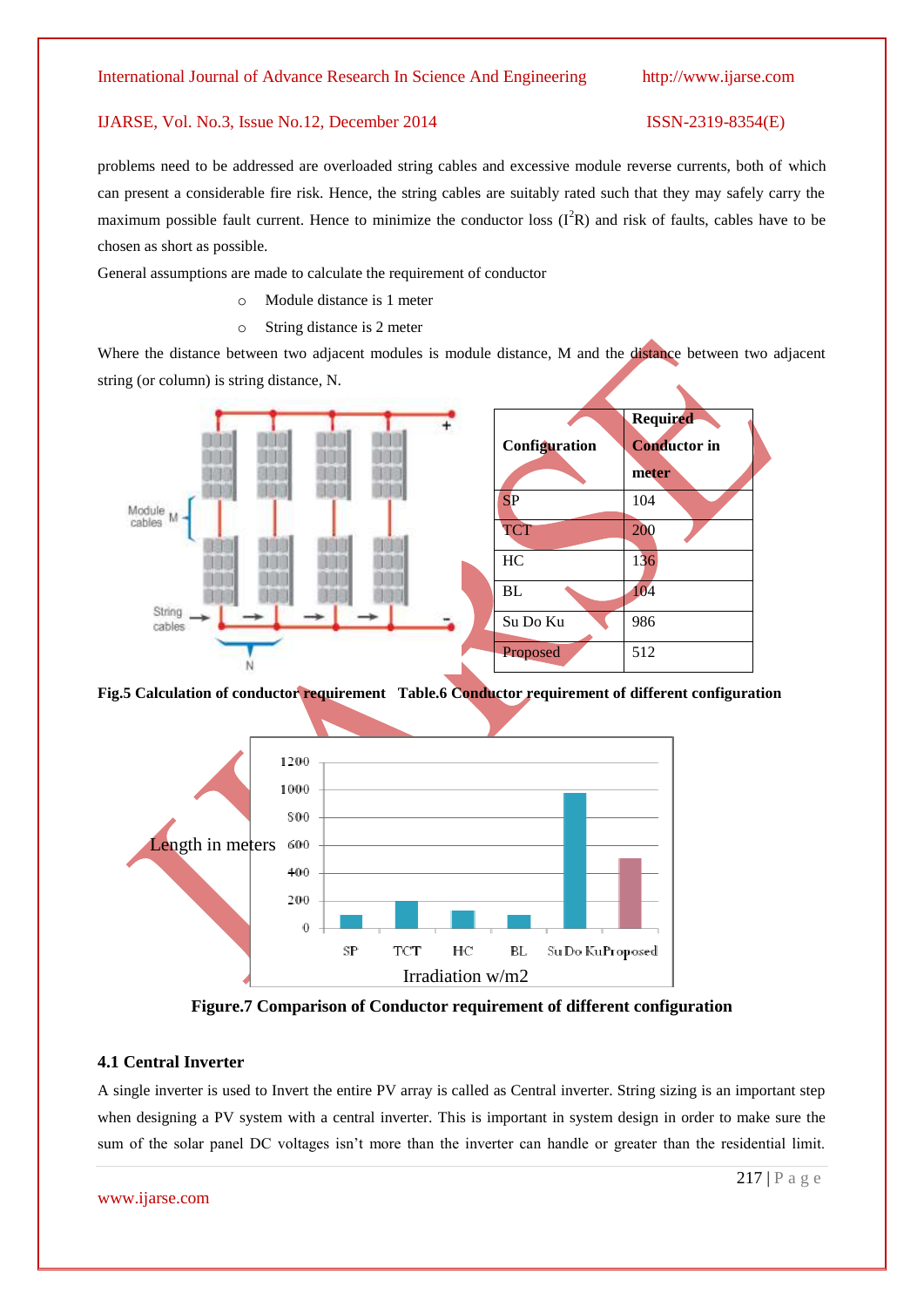Additionally, when sizing an inverter to an array, one must work off the worst-case scenario for highest voltage and current to ensure that the equipment is never damaged.



#### **Fig.8 Block diagram of Central inverter**

The primary disadvantage of the central converter configuration is that a large power loss may occur in the energy harvest when mismatch or shading happens among the PV panels within the array. Normally, a bypass diode is applied to a PV module. However, the recent development of the micro-inverter has enabled arrays that don't require complicated string sizing calculations and can be much more flexible for the market segment that values expansion options.

#### **4.2 Micro-Inverter**

A Micro-inverter is a much smaller device than a central inverter, and is mounted under an individual PV panel. It is then connected in parallel to the other Micro-inverters in an array. The Micro-inverter and panel are often referred to as an AC module. A Micro-inverter can accomplish the same tasks as a central inverter, including efficiently inverting DC to grid-synced AC, preventing system islanding, boosting efficiency through a MPPT, and meeting the standards. The maximum number of potential connections is stated for each model, so no string sizing is required. Moreover, Micro-inverters allow modules to be independent power producers, optimizing each panel regardless of how the rest of the array is functioning. This means that systems can be more flexible, because panels can gradually be added over time as budget allows. Panels can also be mixed and matched among different brands and models. The basic typology of a Micro-inverter is similar to that of many central inverters.



#### **Fig.9 Block diagram of Micro Inverter**

Micro-inverters have several advantages over conventional string inverters. The principal advantage is that shading of any one solar panel, or a panel failure, does not disproportionately reduce the output of an entire array of panels. Each micro-inverter can act as a maximum power point tracker for the Solar PV panel it is connected to.

Their primary disadvantages are that they are generally more expensive per peak watt than the equivalent power in a string inverter and are normally located on the panel, where they are harder to maintain.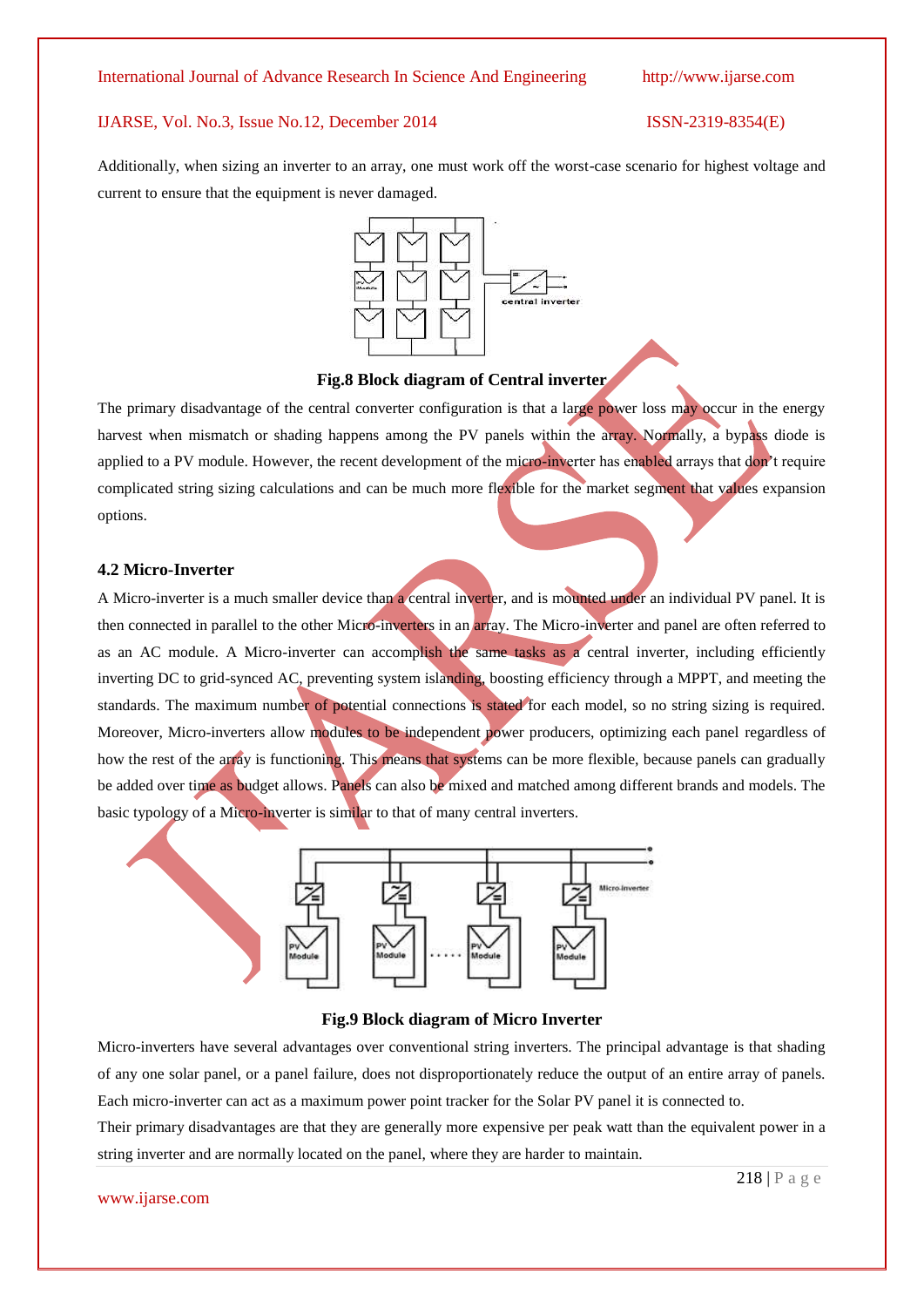A simulink model of the entire system of Central and Micro-Inverter are designed using MATLAB/Simulink.By varying the Irradiance of the PV Module the Partially shaded property is obtained.At various Irradiance (Shaded) condition the Quality of Power is evaluated by calculating THD using FFT analysis.

#### **V RESULTS AND DISCUSSIONS**

#### **5.1 Different Shading Scenarios**

To evaluate the performance of the proposed method, a 9 x 9 PV array connected in TCT configuration is subjected to three different shading patterns namely (a)Partial Shading (b) Uniform Shading and (c) Non-uniform Shading. Here in this case, only one bypass diode across a group of cells (one bypass diode per row) has been considered.



**Figure.10 a) Partial shading arrangements b) Uniform shading arrangements** c) **Non-Uniform shading arrangements**

A simulation study was carried out to compare the different shading pattern with the proposed PV system under complex illuminations.

#### **5.2 Simulation Results**

#### **TABLE.7 PARTIAL SHADING**

|         |                |               | <b>OUTPUT POWER IN WATTS</b> |        |           |        |                 |        |         |        |
|---------|----------------|---------------|------------------------------|--------|-----------|--------|-----------------|--------|---------|--------|
| $W/m^2$ | <b>TCT</b>     |               | BL                           |        | <b>SP</b> |        | <b>Su Do Ku</b> |        | HC      |        |
|         | <b>Without</b> | With          | Without                      | With   | Without   | With   | <b>Without</b>  | With   | Without | With   |
|         | <b>bypass</b>  | <b>bypass</b> | <b>bypass</b>                | bypass | bypass    | bypass | bypass          | bypass | bypass  | bypass |
| 800     | 5260           | 14460         | 5260                         | 7872   | 5260      | 11350  | 14100           | 14100  | 5260    | 8533   |
| 700     | 5260           | 8184          | 5260                         | 7561   | 5260      | 8188   | 12300           | 12300  | 5260    | 7153   |
| 600     | 5260           | 5260          | 5260                         | 5366   | 5260      | 5388   | 10700           | 10700  | 5260    | 5365   |
| 500     | 5260           | 5260          | 5260                         | 5260   | 5260      | 5260   | 9165            | 9165   | 5260    | 5227   |
| 400     | 3314           | 3314          | 3314                         | 3314   | 3314      | 3314   | 3314            | 3314   | 3314    | 3291   |
| 300     | 1835           | 1835          | 1835                         | 1835   | 1835      | 1835   | 1835            | 1835   | 1835    | 1822   |
| 200     | 802            | 802           | 802                          | 802    | 802       | 802    | 802             | 802    | 802     | 797    |
| 100     | 197            | 197           | 197                          | 197    | 197       | 197    | 197             | 197    | 197     | 196    |

www.ijarse.com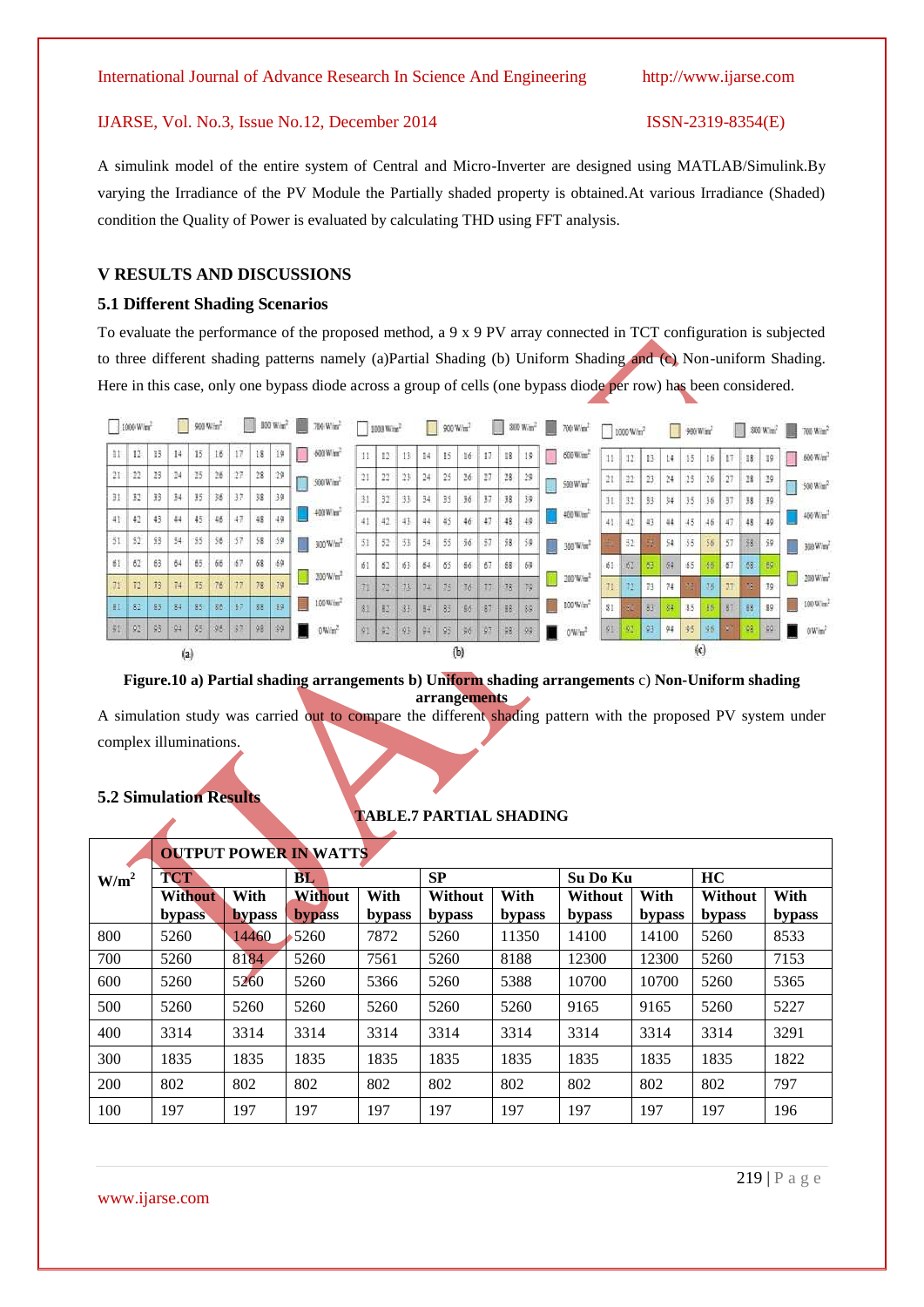www.ijarse.com

International Journal of Advance Research In Science And Engineering http://www.ijarse.com

IJARSE, Vol. No.3, Issue No.12, December 2014 ISSN-2319-8354(E)

### **TABLE.8 UNIFORM SHADING**

|                  |            |        | <b>OUTPUT POWER IN WATTS</b> |        |           |        |          |        |         |        |
|------------------|------------|--------|------------------------------|--------|-----------|--------|----------|--------|---------|--------|
| W/m <sup>2</sup> | <b>TCT</b> |        | BL                           |        | <b>SP</b> |        | Su Do Ku |        |         | HC     |
|                  | Without    | With   | Without                      | With   | Without   | With   | Without  | With   | Without | With   |
|                  | bypass     | bypass | bypass                       | bypass | bypass    | bypass | bypass   | bypass | bypass  | bypass |
| 800              | 7721       | 17790  | 0.019                        | 2814   | 0.019     | 17800  | 16010    | 16010  | 0.019   | 9052   |
| 700              | 2247       | 14650  | 0.019                        | 2814   | 0.019     | 17600  | 12260    | 12260  | 0.019   | 4782   |
| 600              | 588.8      | 11330  | 0.019                        | 2263   | 0.019     | 11350  | 9012     | 9012   | 0.019   | 3044   |
| 500              | 141.5      | 8171   | 0.019                        | 2261   | 0.019     | 8185   | 6262     | 6262   | 0.019   | 1964   |
| 400              | 30.96      | 5373   | 0.019                        | 1008   | 0.019     | 5385   | 4011     | 4011   | 0.019   | 1150   |
| 300              | 6.03       | 3077   | 0.019                        | 1008   | 0.019     | 3085   | 2260     | 2260   | 0.019   | 520    |
| 200              | 1.01       | 1375   | 0.019                        | 307    | 0.019     | 1380   | 1007     | 1007   | 0.019   | 358    |
| 100              | 0.14       | 338    | 0.019                        | 307    | 0.019     | 335    | 254      | 254    | 0.019   | 307    |

# **TABLE.9 NON UNIFORM SHADING**

|                  |            |        |         |        | <b>OUTPUT POWER IN WATTS</b> |             |                |        |         |        |
|------------------|------------|--------|---------|--------|------------------------------|-------------|----------------|--------|---------|--------|
| W/m <sup>2</sup> | <b>TCT</b> |        | BL      |        | <b>SP</b>                    |             | Su Do Ku       |        | HC      |        |
|                  | Without    | With   | Without | With   | <b>Without</b>               | <b>With</b> | <b>Without</b> | With   | Without | With   |
|                  | bypass     | bypass | bypass  | bypass | <b>bypass</b>                | bypass      | bypass         | bypass | bypass  | bypass |
| 800              | 3314       | 7949   | 3314    | 5135   | 3314                         | 7951        | 11590          | 11590  | 3314    | 4633   |
| 700              | 197        | 10480  | 197     | 2733   | 197                          | 10490       | 10750          | 10750  | 197     | 2464   |
| 600              | 197        | 7693   | 197     | 1899   | 197                          | 7121        | 8020           | 8020   | 197     | 1199   |
| 500              | 197        | 4491   | 197     | 2307   | 197                          | 5260        | 5495           | 5495   | 197     | 1899   |
| 400              | 197        | 4658   | 197     | 1238   | 197                          | 4664        | 3616           | 3616   | 197     | 639    |
| 300              | 448        | 3271   | 448     | 1031   | 448                          | 3271        | 1885           | 1885   | 448     | 933    |
| 200              | 7.79       | 801    | 7.79    | 320    | 7.79                         | 801         | 802            | 802    | 7.79    | 318    |
| 100              | 7.79       | 287.5  | 7.79    | 130    | 7.79                         | 288         | 251            | 251    | 7.79    | 110    |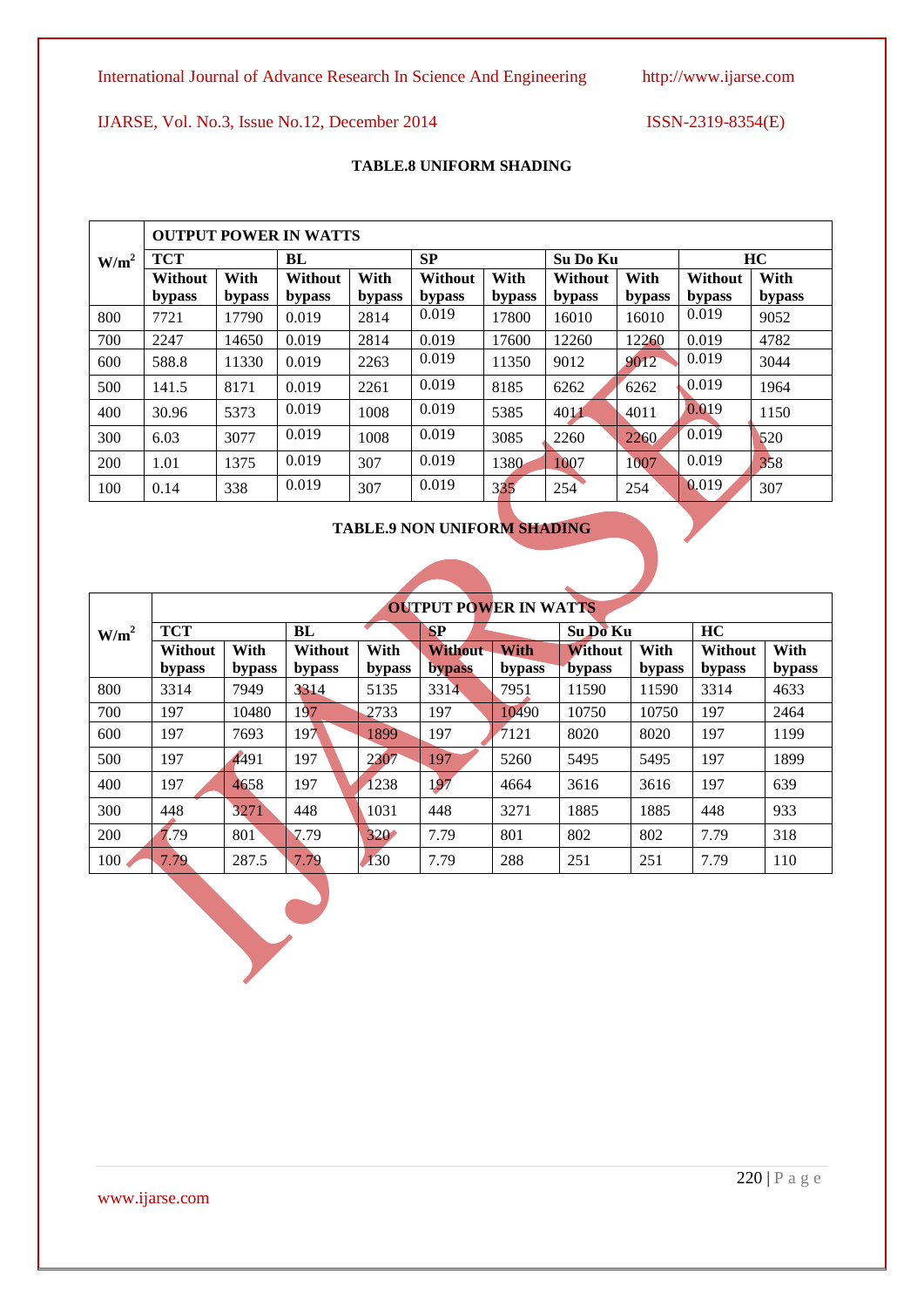IJARSE, Vol. No.3, Issue No.12, December 2014 ISSN-2319-8354(E)



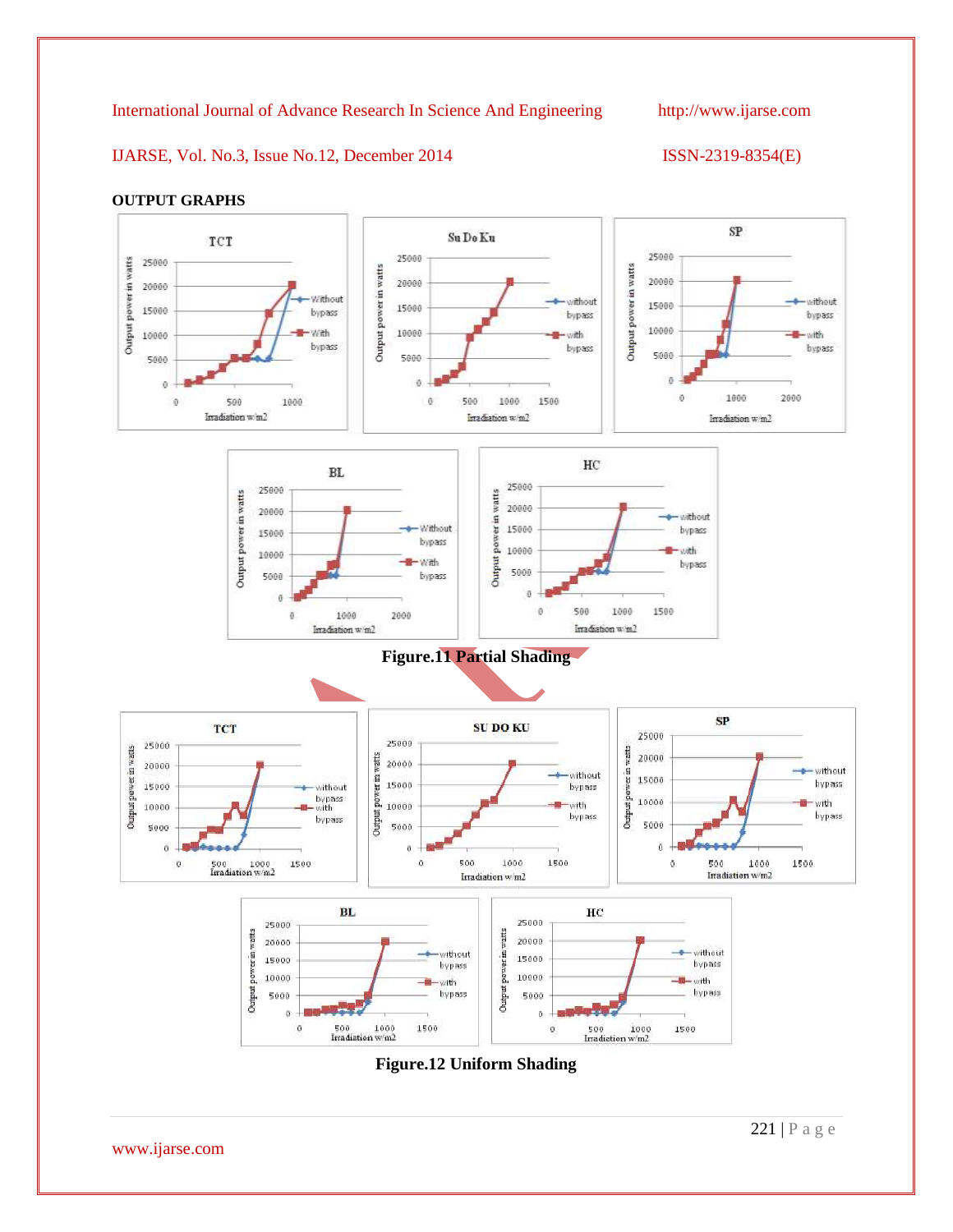IJARSE, Vol. No.3, Issue No.12, December 2014 ISSN-2319-8354(E)



**Figure.14 Comparison of output power of different configuration**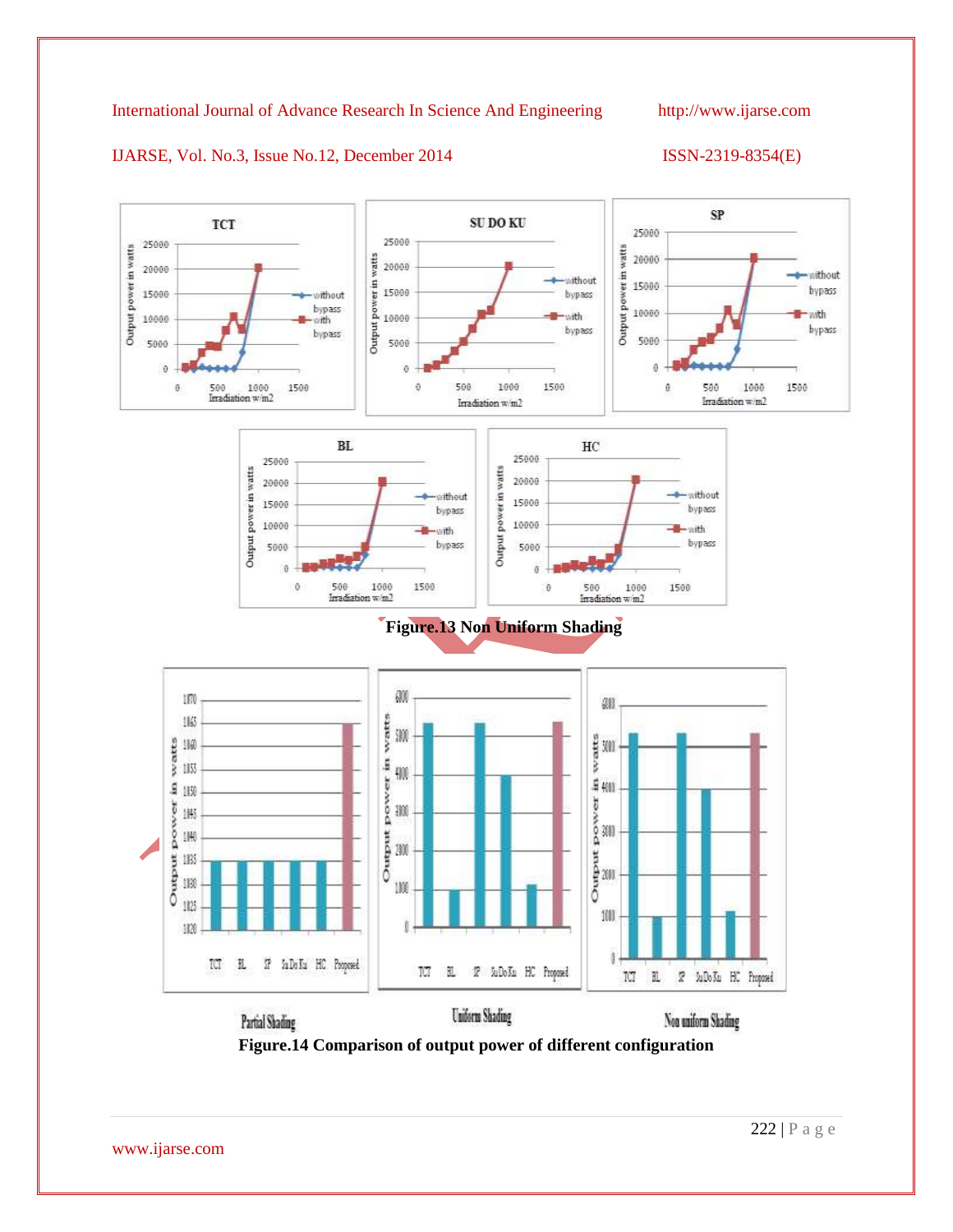IJARSE, Vol. No.3, Issue No.12, December 2014 ISSN-2319-8354(E)

# **VI THD VALUE UNDER DIFFERENT SHADING SCENARIOS**

Total Harmonic distortion value for Central and Micro inverter under different shading conditions are tabulated below.

| <b>Irradiance</b> | THD $(\% )$             |                       |  |  |
|-------------------|-------------------------|-----------------------|--|--|
| 1000 $W/m^2$      | <b>Central Inverter</b> | <b>Micro-Inverter</b> |  |  |
| 1000              | 1.22                    | 4.44                  |  |  |
| 800               | 1.35                    | 4.44                  |  |  |
| 600               | 2.31                    | 4.49                  |  |  |
| 400               | 6.15                    | 6.86                  |  |  |
| 200               | 13.22                   | 13.97                 |  |  |

### **Table.10 THD value under different shading condition**

The above Table 7.1 gives the values of THD under constant shading condition for all panel varied from 1000W/m<sup>2</sup> to  $200W/m^2$ .

| Input                     | Irradiance $(W/m^2)$ | THD <sup>(9)</sup>      |                |
|---------------------------|----------------------|-------------------------|----------------|
|                           |                      |                         |                |
|                           |                      | <b>Central Inverter</b> | Micro-Inverter |
|                           |                      |                         |                |
| <b>Linearly Decreased</b> | 1000 to 200          | 1.22                    | 4.44           |
|                           |                      |                         |                |
| <b>Linearly Increased</b> | 200 to 1000          | 23.05                   | 22.42          |
|                           |                      |                         |                |
| Step Input                | 1000-200-1000        | 1.22                    | 4.43           |
|                           |                      |                         |                |
|                           | 200-1000-200         | 1.36                    | 4.41           |
|                           |                      |                         |                |

# **Table.11 THD value under linearly varied shading condition**

The above Table gives the values of THD under linearly varying condition for every PV module varied between  $1000W/m^2$  to  $200W/m^2$ .

# **6.1 Partially Shaded Column**

The PV Modules P<sub>1</sub>, P<sub>2</sub>, P<sub>3</sub> are made partially shaded by keeping the Irradiance level as 200W/m<sup>2</sup>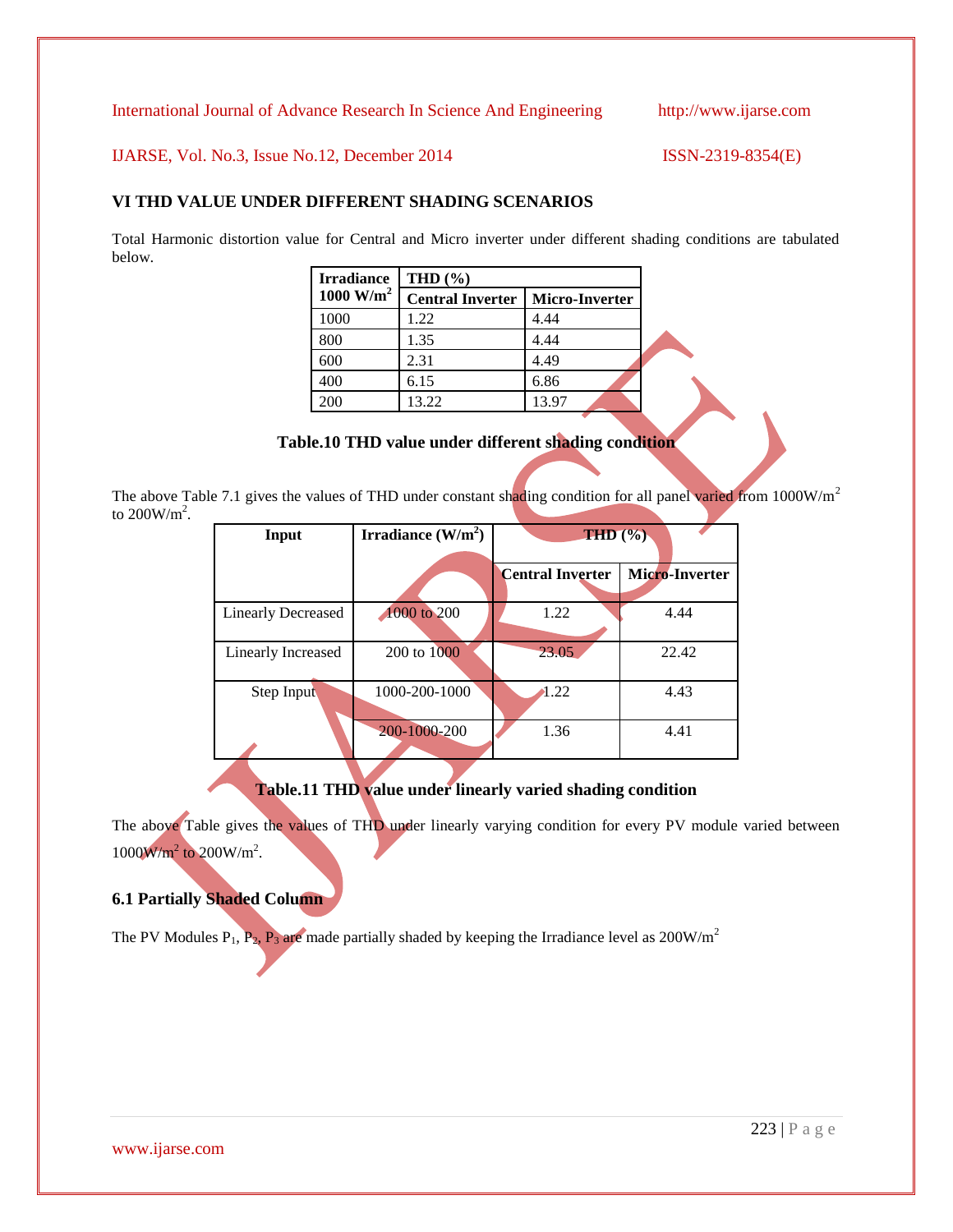## IJARSE, Vol. No.3, Issue No.12, December 2014 ISSN-2319-8354(E)



| Irradiance<br>1000 $W/m^2$                  | THD(%)           |                |  |  |
|---------------------------------------------|------------------|----------------|--|--|
| For Shaded PV<br>panel 200 W/m <sup>2</sup> | Central Inverter | Micro-Inverter |  |  |
| P1                                          | 1.39             | 7.75           |  |  |
| P1.P2                                       | 1.42.            | 16.03          |  |  |
| P1.P2.P3                                    | 1.49             | 20.48          |  |  |

 $(b)$ 

Figure.14 a) Partially Shaded Column b) value obtained by FFT analysis



The above table shows the THD value obtained by FFT analysis under Column wise Partially Shaded condition.

### **6.2 Partially Shaded Row**

The PV Modules  $P_1$ ,  $P_4$ ,  $P_7$  are made partially shaded by keeping the Irradiance level as 200W/m<sup>2</sup>



| Micro-Inverter |  |
|----------------|--|
| 7.75           |  |
| 16.03          |  |
|                |  |
|                |  |

 $\mathbf{b}$ 

The above table shows the THD value obtained by FFT analysis under Row wise Partially Shaded condition.

# **6.3 Partially Shaded Diagonal**

The PV Modules  $P_1$ ,  $P_4$ ,  $P_7$  are made partially shaded by keeping the Irradiance level as 200W/m<sup>2</sup>





| Central Inverter |                |  |
|------------------|----------------|--|
|                  | Micro-Inverter |  |
| 1.39             | 7.75           |  |
| 2.90             | 16.03          |  |
| 5.47             | 20.48          |  |
|                  | b)             |  |

**Figure.16 a) Partially Shaded Diagonal b) value obtained by FFT analysis**

www.ijarse.com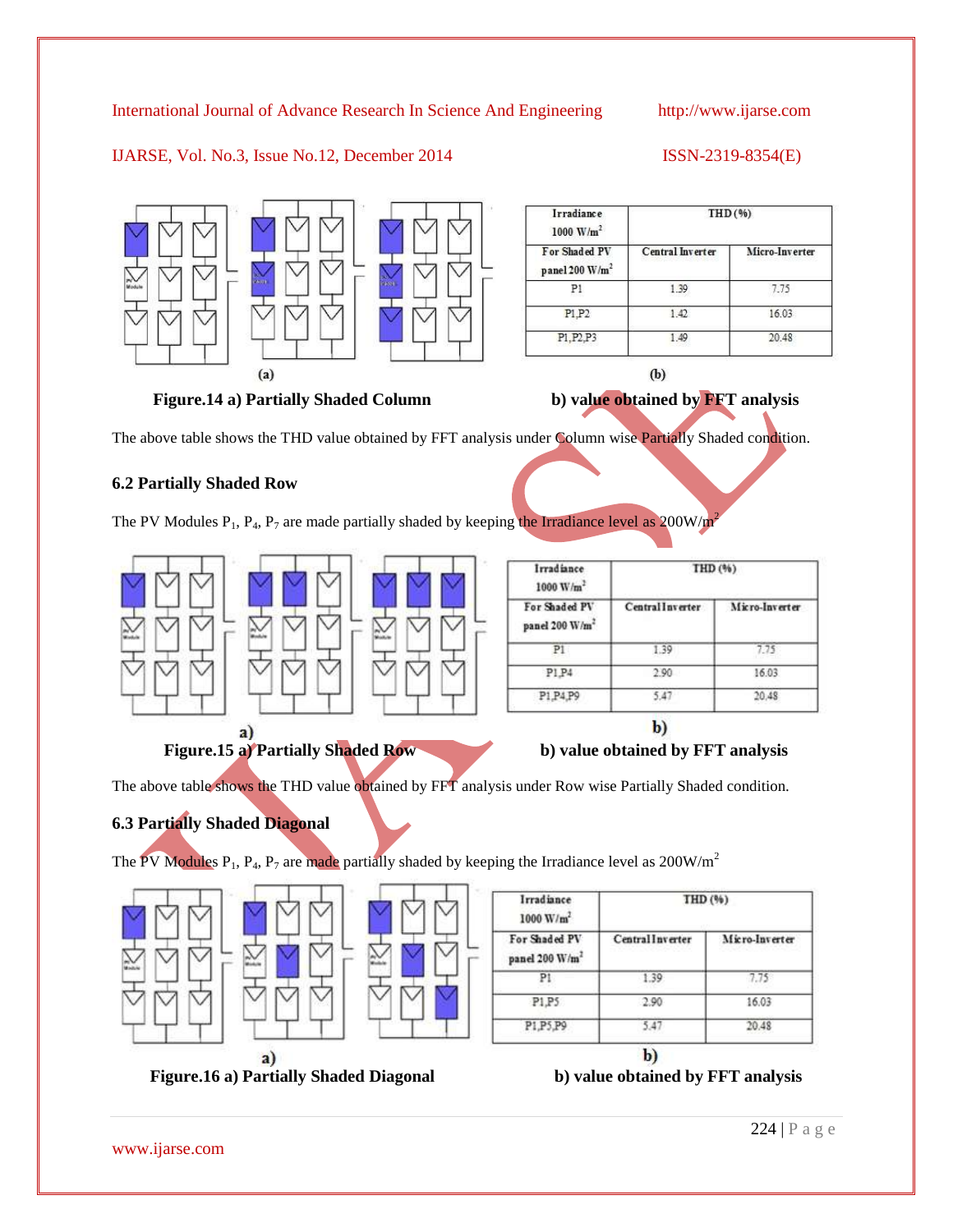#### IJARSE, Vol. No.3, Issue No.12, December 2014 ISSN-2319-8354(E)

The above table shows the THD value obtained by FFT analysis under Diagonal wise Partially Shaded condition. Micro inverter has high Efficiency than central inverter in partially shaded condition. It also has Low transmission loss. In Micro Inverter configuration the capacity of the generating Plant can be increased easily. Shading caused in one panel will not affect the Power generated by the adjacent panel. In Micro-Inverter increase in large number of PV arrays significantly increases the number of semiconductor switches, making them cost prohibitive.

### **VII CONCLUSION**

Partial shading in solar modules posts a great problem in generating power. After analyzing the various configurations for different random shading patterns, it is observed that in most cases, the proposed method will have higher power output than the Su Do Ku and other configurations. It is also identified that conductor requirement is also very low for the proposed system compared to the other configuration. It also inferred that Central inverter has very low THD value when compared with Micro inverter under various partially shaded conditions. Although Micro-inverter has many advantages than central inverter its quality of the output power is low. Thus for the system which is located near to the load, Centralized inverter can be preferred. If it is located too far from the load, Micro inverter can be preferred. Proposed configuration is comparatively less susceptible to the effects of partial shading.

#### **REFERENCE**

- [1] B. Indu Rani, G. SaravanaIlango, and ChilakapatiNagamani*., "*Enhanced Power Generation from PV Array UnderPartial Shading Conditions by Shade DispersionUsing Su Do Ku Configuration" IEEE transactions on sustainable energy, vol. 4, no. 3, July 2013.
- [2] P. SrinivasaRao, G. SaravanaIlango, and ChilakapatiNagamani*.,*"Maximum Power from PV Arrays Using a FixedConfiguration Under Different Shading Conditions"IEEE Journal of photovoltaics, vol. 4, no. 2, march 2014.
- [3] R. Ramaprabha., "Selection of an Optimum Configuration of Solar PVArray under Partial Shaded Condition Using ParticleSwarm Optimization" International Journal of Electrical, Robotics, Electronics and Communications Engineering Vol:8 No:1, 2014.
- [4] Ali Bidram, Ali Davoud, and Robert S. Balog*.,* "Control and Circuit Techniques to Mitigate PartialShading Effects in Photovoltaic Arrays" IEEE journal ofphotovoltaics, vol. 2, no. 4, October 2012.
- [5] Weidong Xiao, Nathan Ozog, and William G. Dunford., "Topology Study of Photovoltaic Interface for Maximum Power Point Tracking" IEEE Transactions on industrial electronics, vol. 54, no. 3, June 2007.
- [6] D. Prince Winston, M. Saravanan and S.Arockia Edwin Xavier, "Neural Network Based New Energy Conservation Scheme for Three Phase Induction Motor Operating Under Varying Load Torques" IEEE International Conference, PACC 2011, 20-22 July 2011.